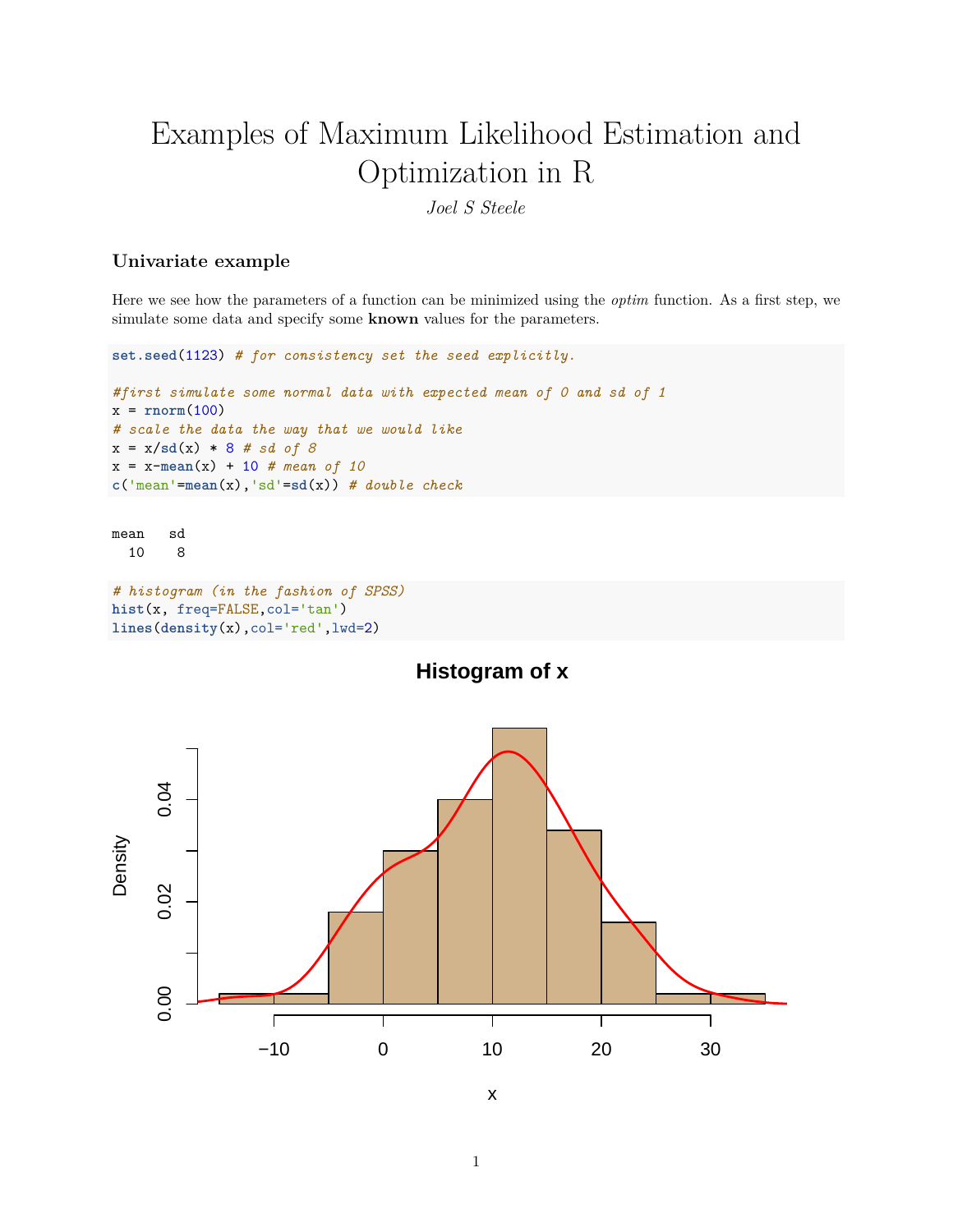#### **Fun with Likelihood Functions**

Since these data are drawn from a Normal distribution,  $\sim \mathcal{N}(\mu, \sigma^2)$ , we will use the Gaussian Normal distribution function for fitting.

$$
f(x_i|\mu, \sigma^2) = \frac{1}{\sqrt{2\pi\sigma^2}} e^{\left(-\frac{(x_i-\mu)^2}{2\sigma^2}\right)}
$$

This specifications represents how to compute the likelihood for a single value  $x_i$ . That means, we can get the value of the function for any particular input,  $x_i$ , if we supply the parameters  $\mu$  and  $\sigma^2$ .

Here is a plot of what the function produces if we plug in values  $x = -3, \ldots, 3$  with use parameters of  $\mu = 0$ and  $\sigma = 1$ .

```
# specify the single value normal probability function
norm\_lik = function(x, m, s){
  y = 1/sqrt(2*pi*s^2)*exp((-1/(2*s^2))*(x-m)^2)
}
# and plot it just to make sure
plot(seq(-3,3,.1),sapply(seq(-3,3,.1),FUN=norm_lik,m=0,s=1),type='l',
     ylab='',xlab='', main='Gaussian Normal')
```


## **Gaussian Normal**

**Likelihood of a set of values.** The function specification changes when we are dealing with an entire set of observations. From basic probability, we know that, if the observations are independent, their *joint* probability is the product of their individual probabilities. So, for our set of observations, we compute the probability value of each point, and then multiply them all together to get the probability of the entire sample.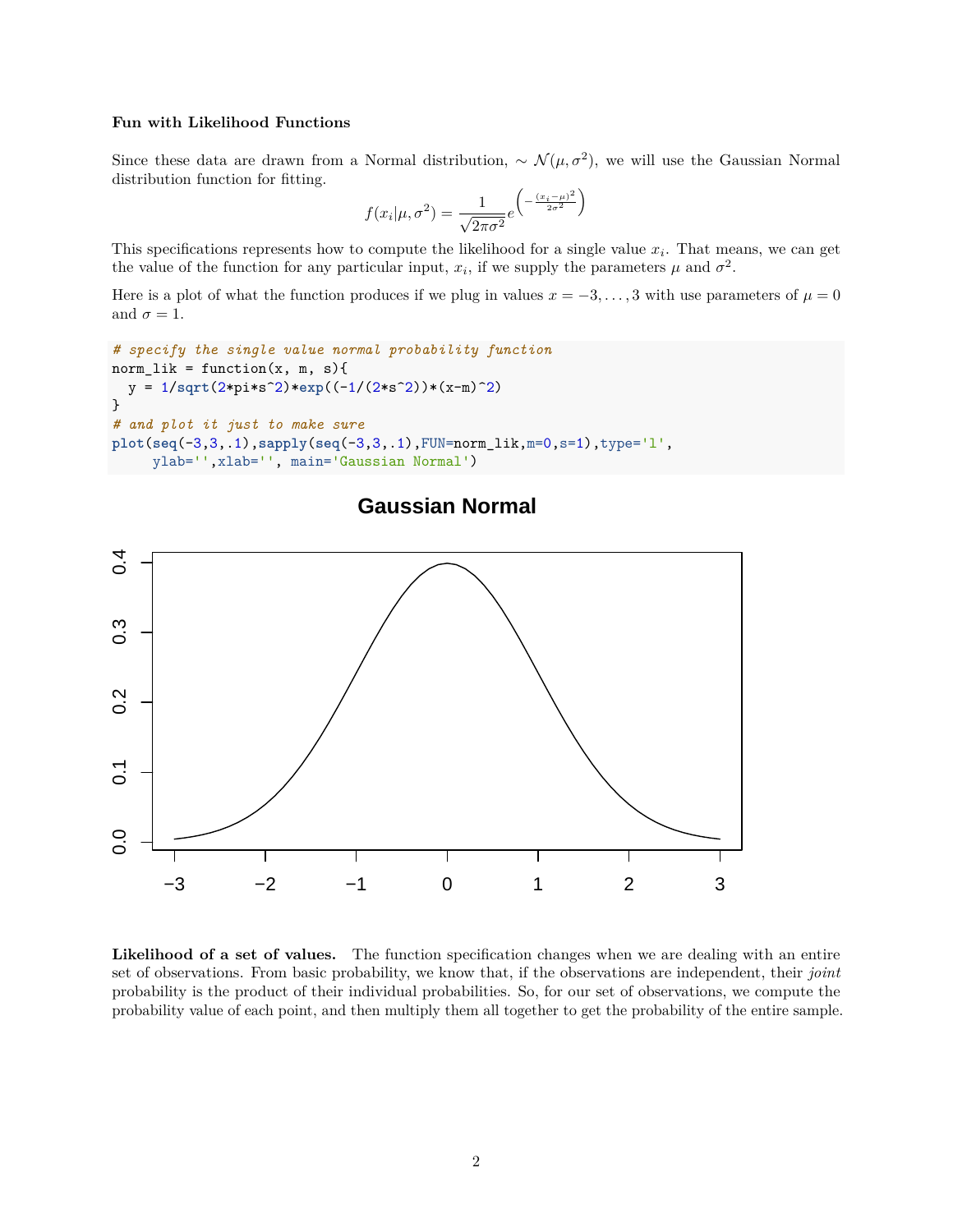What does this mean? Well, we literally multiply each obtained value from the function. The result is,

$$
f(x_1, x_2,..., x_n | \mu, \sigma^2) = \prod_i^n f(x_i | \mu, \sigma^2)
$$
  
=  $f(x_1 | \mu, \sigma^2) \times f(x_2 | \mu, \sigma^2) \times ... \times f(x_n | \mu, \sigma^2)$ 

Using our Gaussian function this translates to,

$$
= \prod_{i}^{n} \frac{1}{\sqrt{2\pi\sigma^2}} e^{\left(-\frac{(x_i - \mu)^2}{2\sigma^2}\right)}
$$
  
= 
$$
\frac{1}{\sqrt{2\pi\sigma^2}} e^{\left(-\frac{(x_1 - \mu)^2}{2\sigma^2}\right)} \times \frac{1}{\sqrt{2\pi\sigma^2}} e^{\left(-\frac{(x_2 - \mu)^2}{2\sigma^2}\right)} \times \dots \times \frac{1}{\sqrt{2\pi\sigma^2}} e^{\left(-\frac{(x_n - \mu)^2}{2\sigma^2}\right)}.
$$

This product can be simplified somewhat. To help illustrate we will take advantage of the fact that the product operator,  $\prod_{i}^{n}$ , can be distributed algebraically.

$$
\prod_{i}^{n} \frac{1}{\sqrt{2\pi\sigma^2}} e^{-\left(\frac{(x_i - \mu)^2}{2\sigma^2}\right)} = \prod_{i}^{n} \left[\frac{1}{\sqrt{2\pi\sigma^2}}\right] \times \prod_{i}^{n} \left[e^{-\frac{(x_i - \mu)^2}{2\sigma^2}}\right]
$$

Thus, we can deal with the portions one at a time.

**First portion.** First, we see that the  $\frac{1}{\sqrt{2}}$  $\frac{1}{2\pi\sigma^2}$  term does not involve the observation  $x_i$ , which makes it a constant. We also know that taking the product of a constant, is just the constant multiplied by itself the number of times it is included, in our case *n* times. So, we can express the first portion of the joint probability as,

$$
\prod_{i}^{n} \frac{1}{\sqrt{2\pi\sigma^2}} = \left(\frac{1}{\sqrt{2\pi\sigma^2}}\right)^n.
$$

Alternatively, we can re-express the fraction,

$$
\frac{1}{\sqrt{2\pi\sigma^2}} = (2\pi\sigma^2)^{-\frac{1}{2}}.
$$

This is helpful, since we remember that raising a power to a power is the same as multiplying the powers together,  $(a^b)^c = a^{bc}$ . This means that the product of the first term can be simplified as the fraction to the power *n*. Again, this is the same as multiplying the powers together. The result is,

$$
\left(\frac{1}{\sqrt{2\pi\sigma^2}}\right)^n = \left((2\pi\sigma^2)^{-\frac{1}{2}}\right)^n = (2\pi\sigma^2)^{(-\frac{1}{2})\times(n)} = (2\pi\sigma^2)^{(-\frac{n}{2})}.
$$

**Second portion.** Okay, on to the *e*  $\left(-\frac{(x_i-\mu)^2}{2\sigma^2}\right)$ part. First, we can re-express the entire power portion as  $\left(-\frac{1}{2\sigma^2}\right) \times (x_i - \mu)^2$ , so this can be rewritten as  $e^{\left(-\frac{1}{2\sigma^2}(x_i - \mu)^2\right)}$ .

It is important to recognize that if we have a base number, raised to a power, multiplied by the same base number, raised to a different power, this is equal to the base raised to the sum of the two powers. For example

$$
22 \times 23 = (2 \times 2) \times (2 \times 2 \times 2) = 22+3 = 25 = 32.
$$

We can take the product of our exponential part and sum over  $x_i$  because,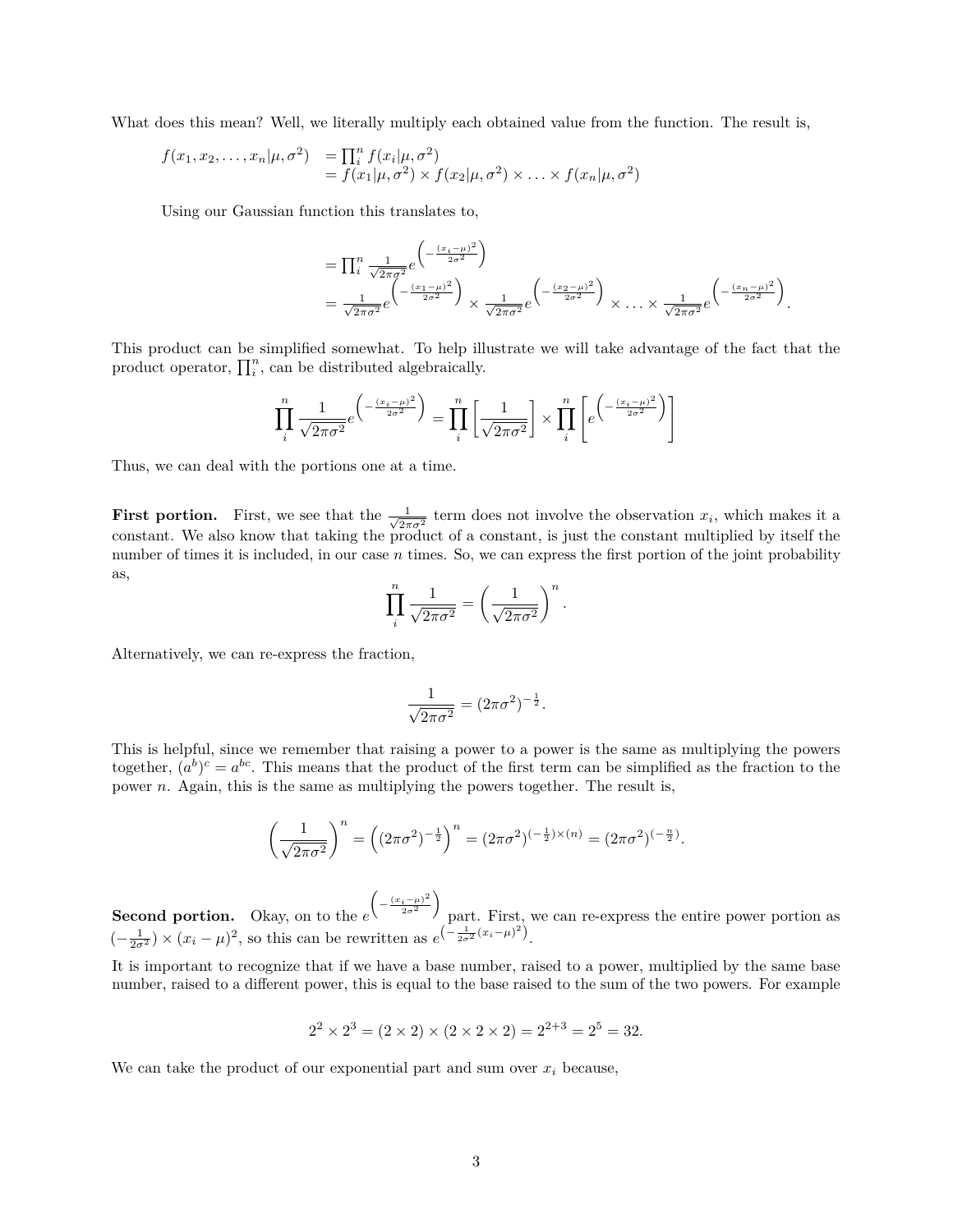$$
\prod_{i}^{n} e^{\left(-\frac{1}{2\sigma^{2}}(x_{i}-\mu)^{2}\right)} = e^{\left(-\frac{1}{2\sigma^{2}}(x_{1}-\mu)^{2}\right)} \times e^{\left(-\frac{1}{2\sigma^{2}}(x_{2}-\mu)^{2}\right)} \times \dots \times e^{\left(-\frac{1}{2\sigma^{2}}(x_{n}-\mu)^{2}\right)}
$$
\n
$$
= e^{\left[-\frac{1}{2\sigma^{2}}(x_{1}-\mu)^{2} + \dots + \frac{1}{2\sigma^{2}}(x_{2}-\mu)^{2} + \dots + \frac{1}{2\sigma^{2}}(x_{n}-\mu)^{2}\right]}
$$

Now, factor out the common multiple  $-\frac{1}{2\sigma^2}$ 

$$
= e^{-\frac{1}{2\sigma^2} \left[ (x_1 - \mu)^2 + (x_2 - \mu)^2 + \dots + (x_n - \mu)^2 \right] \choose 2}
$$
  
=  $e^{-\frac{1}{2\sigma^2} \sum_i (x_i - \mu)^2}$ .

Knowing all of this, we can express the *joint likelihood* of all our observations using the *Gaussian* curve,

$$
f(x_1, x_2, ..., x_n | \mu, \sigma^2) = \prod_i^n (2\pi\sigma^2)^{-\frac{1}{2}} e^{\left(-\frac{1}{2\sigma^2} (x_i - \mu)^2\right)}
$$

$$
= (2\pi\sigma^2)^{-\frac{n}{2}} e^{\left(-\frac{1}{2\sigma^2} \sum_i^n (x_i - \mu)^2\right)}.
$$

But as you can imagine, if the probabilities are less than 1, then the product of a bunch of these is going to be **SUPER** small. It's not that big of a deal for the math, at least symbolically, but dealing with repeated multiplication of small things is *tedious* and *error prone*, for both humans and computers alike. Practically speaking, a computer has a limit on how small it can represent things and still be accurate.

Fortunately, we may, or may not, remember a special property of *logs*, that the *log* function can turn a product into sum—this will be illustrated below. So, by taking the *log* of the likelihood function we can make the computation much easier while still keeping the same functional relations among the parameter in our original likelihood function.

### **Quick and dirty logs**

Just a refresher, *logs* are meant to show the number of times a number, the *base*, is to be multiplied by itself to get a particular value. Put another way, the answer of the *log* function represents what power of the *base* is needed to get the input value. For example, if the base is 10, and input value is 10, then the answer of the *log* function is 1, because  $10^1 = 10$ , and so  $log_{10}(10) = 1$ .

In order to show some of the other properties of *logs* we will work with an easy example. We will use 100, which can be expressed the following **equivalent** ways.

$$
100 = 102= 10 \times 10= 1000/10
$$

So, let's work with *log* with a base of 10, this means we are interested in what power to raise 10 to in order to produce the result of 100.

if 
$$
10^2 = 100
$$
  
then  $log_{10}(100) = 2$ 

As we can see, 2 is the answer for base 10. Below we present 3 of the basic properties of *logs*. These are not all of the properties, just the ones that are important for our illustration.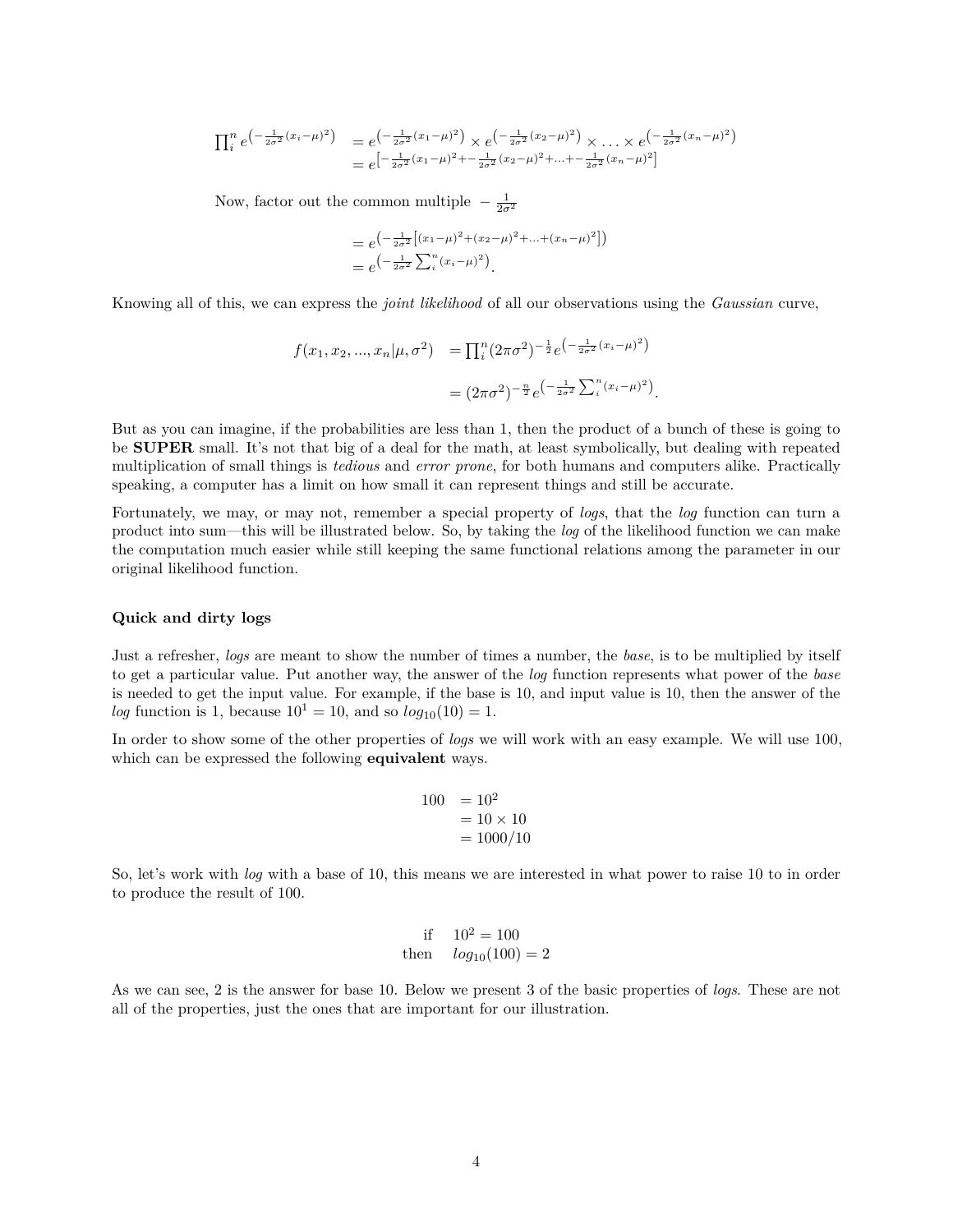We assume base 10 for the following rules:

**power rule**

 $log(A^n) = n \times log(A)$ •  $log(10^2) = 2 \times log(10) = 2 \times 1 = 2$ 

**product rule**

 $log(A \times B) = log(A) + log(B)$ 

• 
$$
log(10 \times 10) = log(10) + log(10) = 1 + 1 = 2
$$

**quotient rule**

$$
log(\frac{A}{B}) = log(A) - log(B)
$$
  
•  $log(\frac{1000}{10}) = log(1000) - log(10) = 3 - 1 = 2$ 

#### **Log likelihood derivation**

So, why does this matter? Well, because we are interested in fitting our previous function of the likelihood of a set of data, but we don't want to cause our computer to start to smoke computing very small numbers. If we take the *log* of the likelihood function we get another function that preserves our main properties, but that will also turn our product into a sum.

We will take the *log* of this joint probability version from above. In this case it is easiest to use a base of *e* for the log of the likelihood, or *natural log*, *ln* which equals  $log_e$ —and remember, this means  $ln(e) = 1$ . This makes the exponential part much easier to understand. Here are the steps for expressing the new log-likelihood function,

$$
ln(f(x_1, x_2, ..., x_n | \mu, \sigma^2)) = ln \left[ (2\pi\sigma^2)^{-\frac{n}{2}} e^{\left(-\frac{1}{2\sigma^2} \sum_i^n (x_i - \mu)^2\right)} \right]
$$
  
by the **product rule** =  $ln \left[ (2\pi\sigma^2)^{-\frac{n}{2}} \right] + ln \left[ e^{\left(-\frac{1}{2\sigma^2} \sum_i^n (x_i - \mu)^2\right)} \right]$   
by the **power rule** =  $\left[ \left(-\frac{n}{2}\right) ln(2\pi\sigma^2) \right] + \left[ \left(-\frac{1}{2\sigma^2} \sum_i^n (x_i - \mu)^2\right) ln(e) \right]$ 

simplify and we get

$$
\mathcal{L}(X|\mu, \sigma^2) = -(\frac{n}{2}) \ln(2\pi\sigma^2) - \frac{1}{2\sigma^2} \sum_{i}^{n} (x_i - \mu)^2
$$

## **Computer specification**

Great, now we need to translate this into something that a computer can understand. Make sure you are careful with your specification, parenthesis can matter. . . A LOT!

```
llik = function(x, par){
  m=par[1]s=par[2]
 n=length(x)
# log of the normal likelihood
# -n/2 * log(2*pi*s^2) + (-1/(2*s^2)) * sum((x-m)^2)
 11 = -(n/2)*(log(2*pi*s^2)) + (-1/(2*s^2)) * sum((x-m)^2)# return the negative to maximize rather than minimize
  return(-ll)
}
```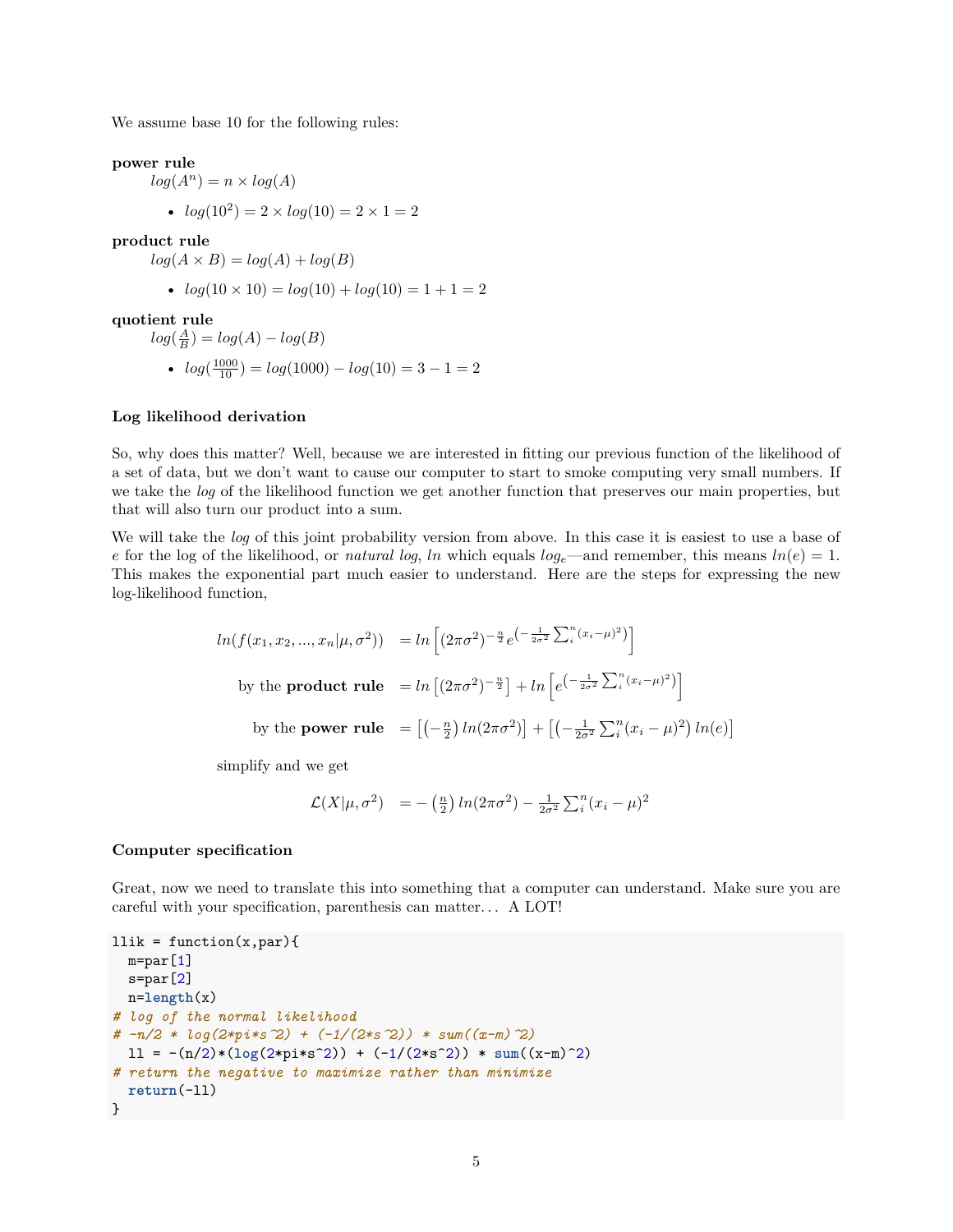There is something important to note about the specification above. Notice that the return value is forced to be negative. Why? Well, most optimization routines are designed to minimize whatever function they are given. This means that it will look for the *lowest* point on our curve, representing the minimum value, rather than the *highest*, which is the maximum that we want. By returning the negative of the function, this reflects the function along the x-axis, but we still end up at the same point.

To illustrate the difference, the two versions are plotted below. The first represents what would happen if the return values were positive.

```
# log likelihood curve
plot(seq(-3,3,.1),-1*sapply(seq(-3,3,.1),FUN=llik,par=c(0,1)),type='l',
     ylab='',xlab='')
```


The second plot represents what we pass to the *optim()* function. Notice the lowest point in the second plot is exactly where the highest point was in the first plot.

```
# negative log likelihood curve
# just to see what the funciton produces we can plot it.
plot(seq(-3,3,.1),sapply(seq(-3,3,.1),FUN=llik,par=c(0,1)),type='l',
    ylab='',xlab='')
```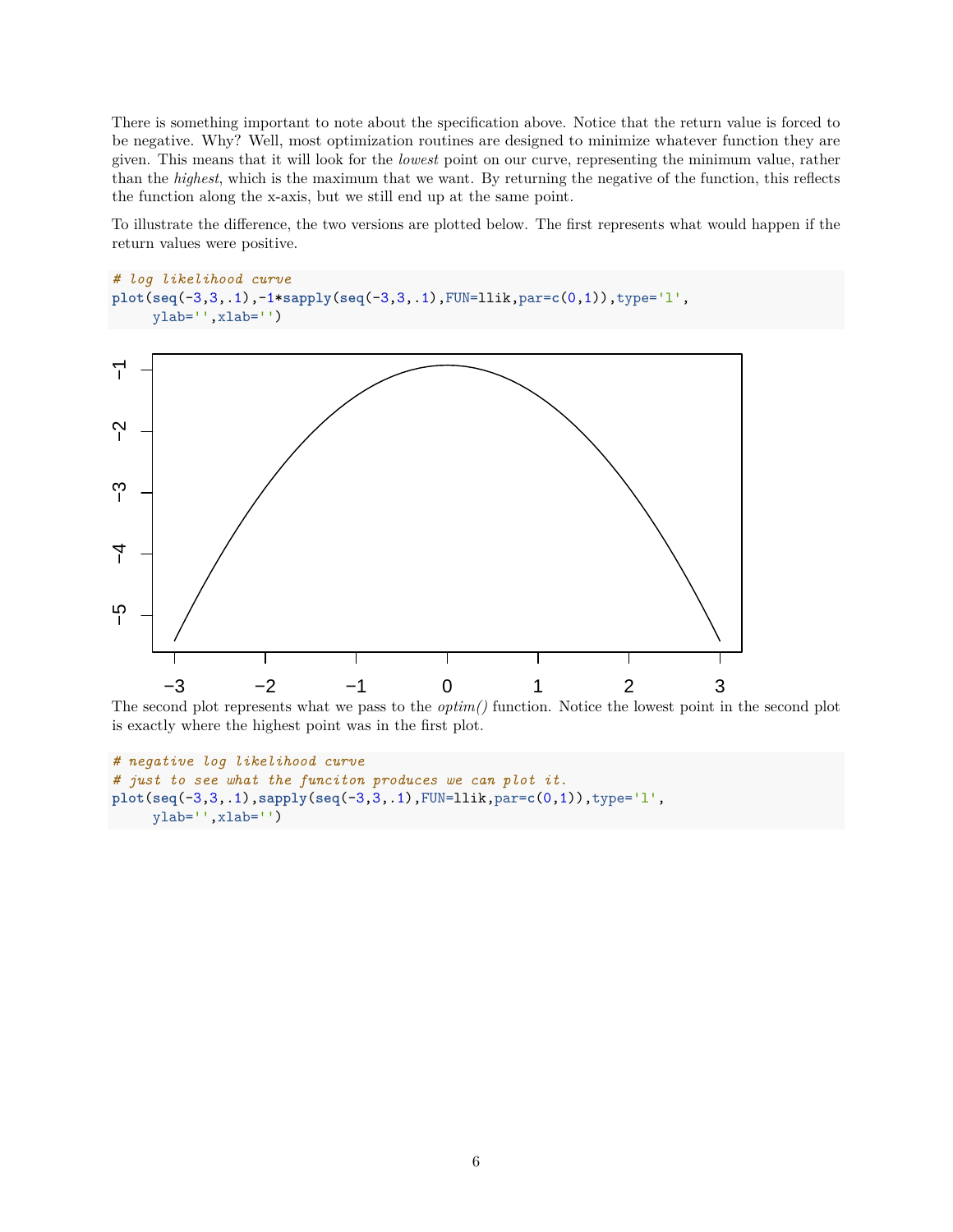

## **Optimization using** *optim()*

Now for the good stuff. Here we use *optim* to minimize our log likelihood function for the two parameters  $\mu$ ,  $\sigma$ . The *optim* function needs some help with where exactly to start its search, in this example we supply a set of starting values, or an *initial guess*. We use a start value of 0*.*5 for each parameter.

```
# call optim with the starting values 'par',
# the function (here 'llik'),
# and the observations 'x'
res0 = optim(par=c(.5,.5), llik, x=x)
```
Below both results, *direct* and *optim()*, are compared side-by-side.

```
print(kable(
  cbind('direct'=c('mean'=mean(x),'sd'=sd(x)),
        'optim'=res0$par),digits=3))
```

|      | direct | optim  |
|------|--------|--------|
| mean | 10     | 10.002 |
| sd   | Я      | 7.976  |

## **Bivariate example (Regression)**

Within the regression framework, we are most interested in using a linear combination of parameters and variables to explain variance in our outcome of interest. The basic model takes the form of a line.

$$
y = ax + b
$$

or a more common expression in regression,

$$
y_i = b_0 + b_1 x_i + \epsilon_i
$$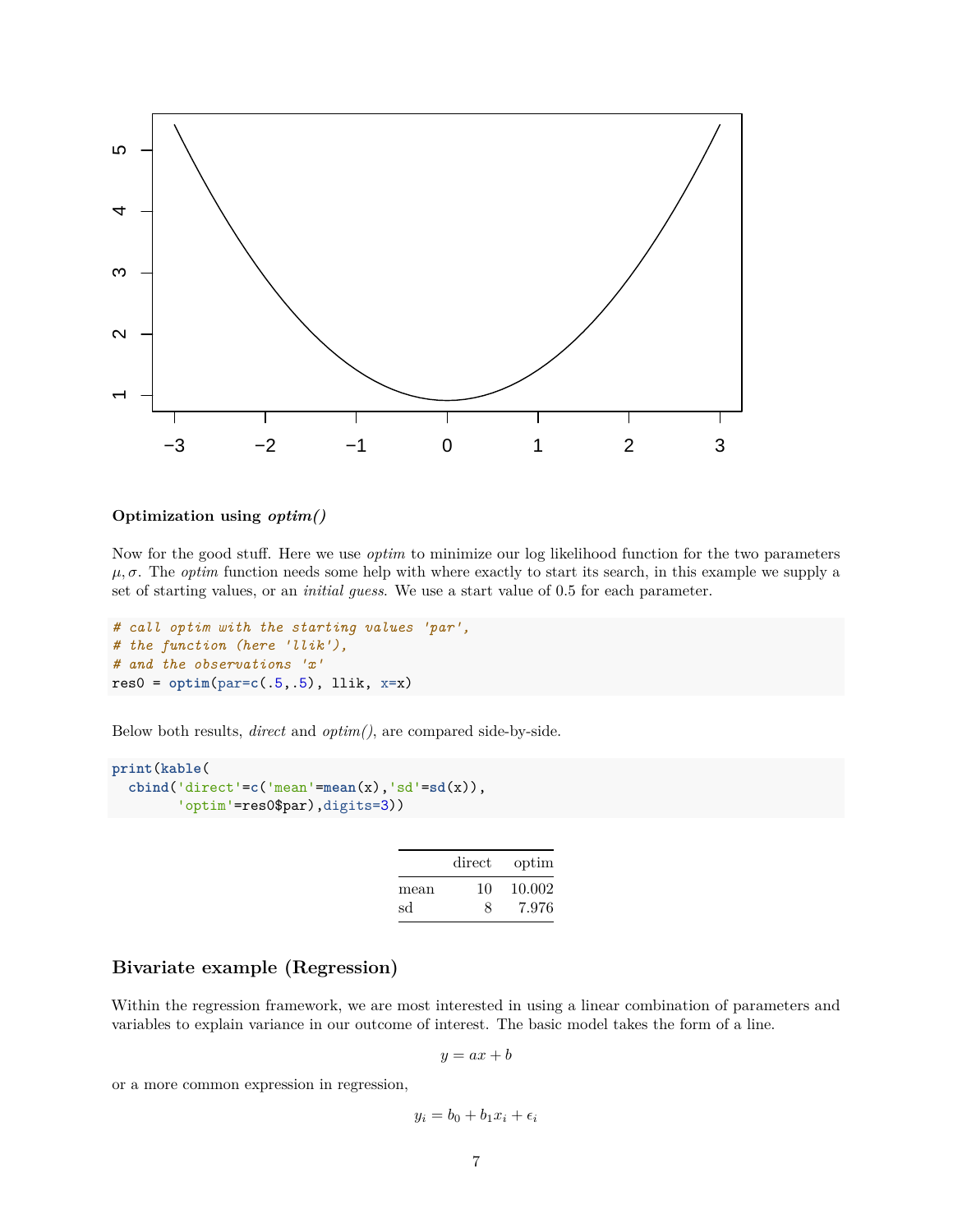Where  $b_0$  and  $b_1$  represent the intercept and slope respectively.

**Parameter estimation.** As you may remember from an earlier statistics course, we can use the *least squares* criteria to find the optimal estimates of both the intercept and slope. However, it may be instructive to see a small example of exactly how such a function is *minimized*.

#### **Hand computation with Calculus**

## **Example:**

Say that you are interested in whether or not a mother's level of education relates to her child's high school GPA. Let's make up some data to illustrate.

## **The (totally made up) data:**

- Mother's education:  $X = [0, 1, 3, 4]$
- HS GPA:  $Y = [3.0, 3.2, 3.3, 3.7]$ 
	- $-$  point  $1 = (0, 3.0)$
	- $-$  point  $2 = (1, 3.2)$
	- $-$  point  $3 = (3, 3.3)$
	- $-$  point  $4 = (4, 3.7)$

Here, we use the form of the equation for a line specified as,  $y = ax + b$ , where a is the slope, and b is the intercept. Our approach is to minimize the sum of squared errors, thus what we need now, is to define the error term. For this we use the expected value,  $ax + b$ , minus the observed *y*.

The error equation:  $\epsilon = ax + b - y$ 

To minimize the sum of squared error, we take this function and square it

$$
\sum_{i} \epsilon_i^2 = \sum_{i} (ax_i + b - y_i)^2
$$

Using our data, this sum of squared errors can now be expressed as:

$$
SS_e = [(0a + b - 3.0)^2 \text{ values from point 1}+(1a + b - 3.2)^2 \text{ values from point 2}+(3a + b - 3.3)^2 \text{ values from point 3}+(4a + b - 3.7)^2 \text{ values from point 4}
$$

Simplify and expand

$$
SS_e = [(b-3.0)(b-3.0) +(a+b-3.2)(a+b-3.2) +(3a+b-3.3)(3a+b-3.3) +(4a+b-3.7)(4a+b-3.7)]
$$

Multiply through

$$
SS_e = [(b^2 - 6b + 9) + (a^2 + ab - 3 \cdot 2a + ab + b^2 - 3 \cdot 2b - 3 \cdot 2a - 3 \cdot 2b + 10 \cdot 24) + (9a^2 + 3ab - 9 \cdot 9a + 3ab + b^2 - 3 \cdot 3b - 9 \cdot 9a - 3 \cdot 3b + 10 \cdot 89) + (16a^2 + 4ab - 14 \cdot 8a + 4ab + b^2 - 3 \cdot 7b - 14 \cdot 8a - 3 \cdot 7b + 13 \cdot 69)]
$$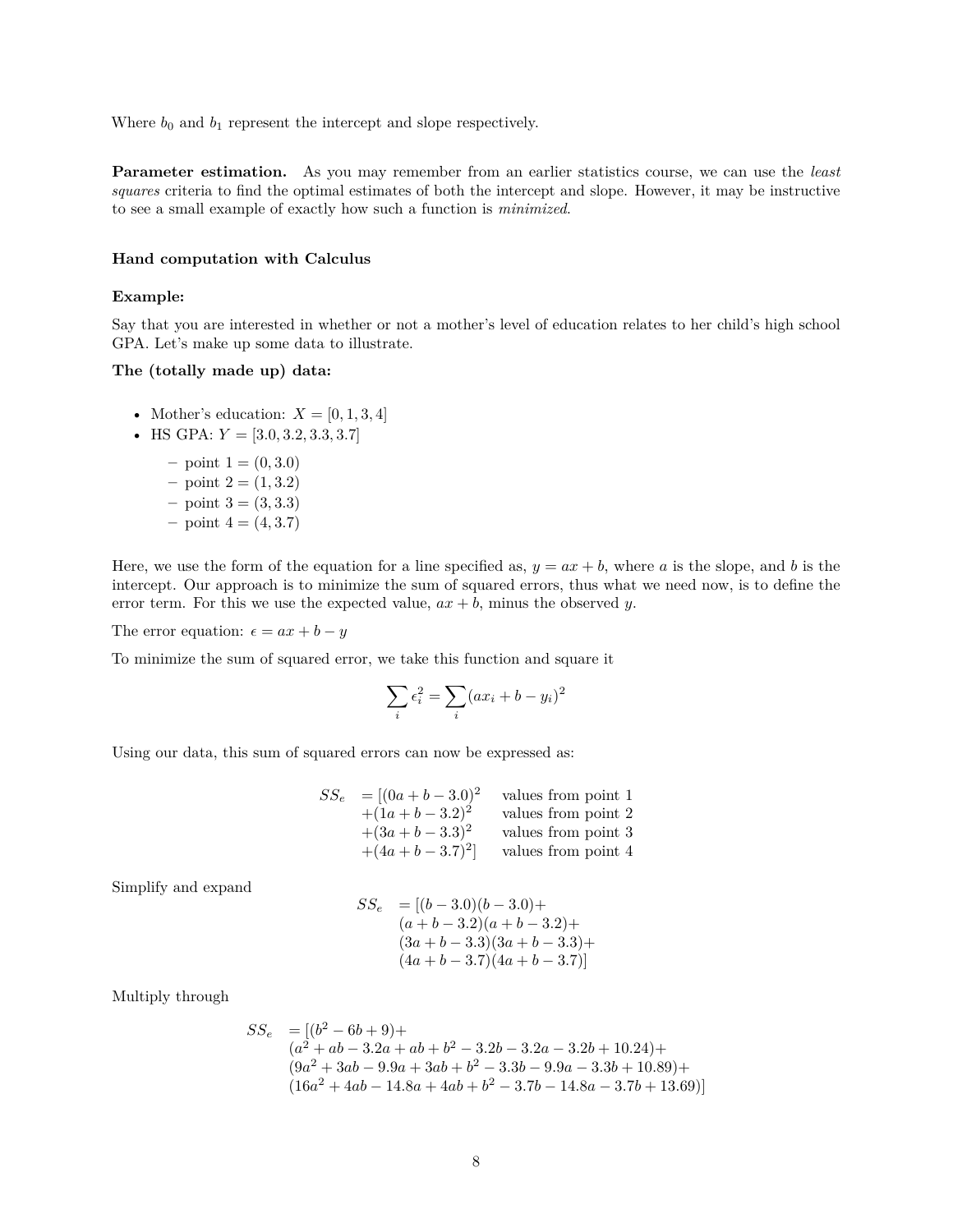Collect similar terms within each sub-expression

$$
SS_e = [(b^2 - 6b + 9) +(a^2 + 2ab - 6.4a + b^2 - 6.4b + 10.24) +(9a^2 + 6ab - 19.8a + b^2 - 6.6b + 10.89) +(16a^2 + 8ab - 29.6a + b^2 - 7.4b + 13.69)]
$$

Combine all sub-expressions and collect common terms

$$
SS_e = a^2 + 9a^2 + 16a^2
$$
  
+b<sup>2</sup> + b<sup>2</sup> + b<sup>2</sup> + b<sup>2</sup>  
-6.4a - 19.8a - 29.6a  
-6b - 6.4b - 6.6b - 7.4b  
+2ab + 6ab + 8ab  
+9 + 10.24 + 10.89 + 13.69

Simplify common terms

$$
S_e = 26a^2
$$
  
+4b<sup>2</sup>  
-55.8a  
-26.4b  
+16ab  
+43.82

The result is the equation for the sum of squared errors, using our four observed points,

*SS<sup>e</sup>* = 26*a*

$$
SS_e = 26a^2 + 4b^2 - 55.8a - 26.4b + 16ab + 43.82.
$$

For our next step, we take the partial derivative of this equation with respect to each parameter. This will tell us how the function changes conditional on each parameter.

To begin, we take the partial derivative of the function *SS<sup>e</sup>* with respect to *a*. We do the same for the parameter *b* later. It is important to note, when we differentiate the equation based on *a*, we only need to consider those terms that have *a* in them. We will be using the power rule, which states  $\frac{d}{dx} = (x^n) = n \cdot x^{n-1}$ .

$$
SS_e \text{ wrt } a = 26a^2 \qquad -55.8a \qquad +16ab
$$

$$
\frac{\partial SS_e}{\partial a} = 26(2 \cdot a^1) \quad -55.8(1 \cdot a^0) \quad +16b(1 \cdot a^0)
$$

$$
\frac{\partial SS_e}{\partial a} = 26(2 \cdot a) \qquad -55.8(1 \cdot 1) \qquad +16b(1 \cdot 1)
$$

$$
\frac{\partial SS_e}{\partial a} = 52a - 55.8 + 16b
$$

This represents how the function changes with respect to *a*. In order to find the point where the function stops changing, we rearrange this equation to look like our equation for a line, then set this equal to zero. This gives us the minimum point for the equation, or where the change stops.

$$
\frac{\frac{\partial SSE}{\partial a}}{0} = 52a + 16b - 55.8
$$
  
0 = 52a + 16b - 55.8

Next we repeat for the same process for the parameter *b*.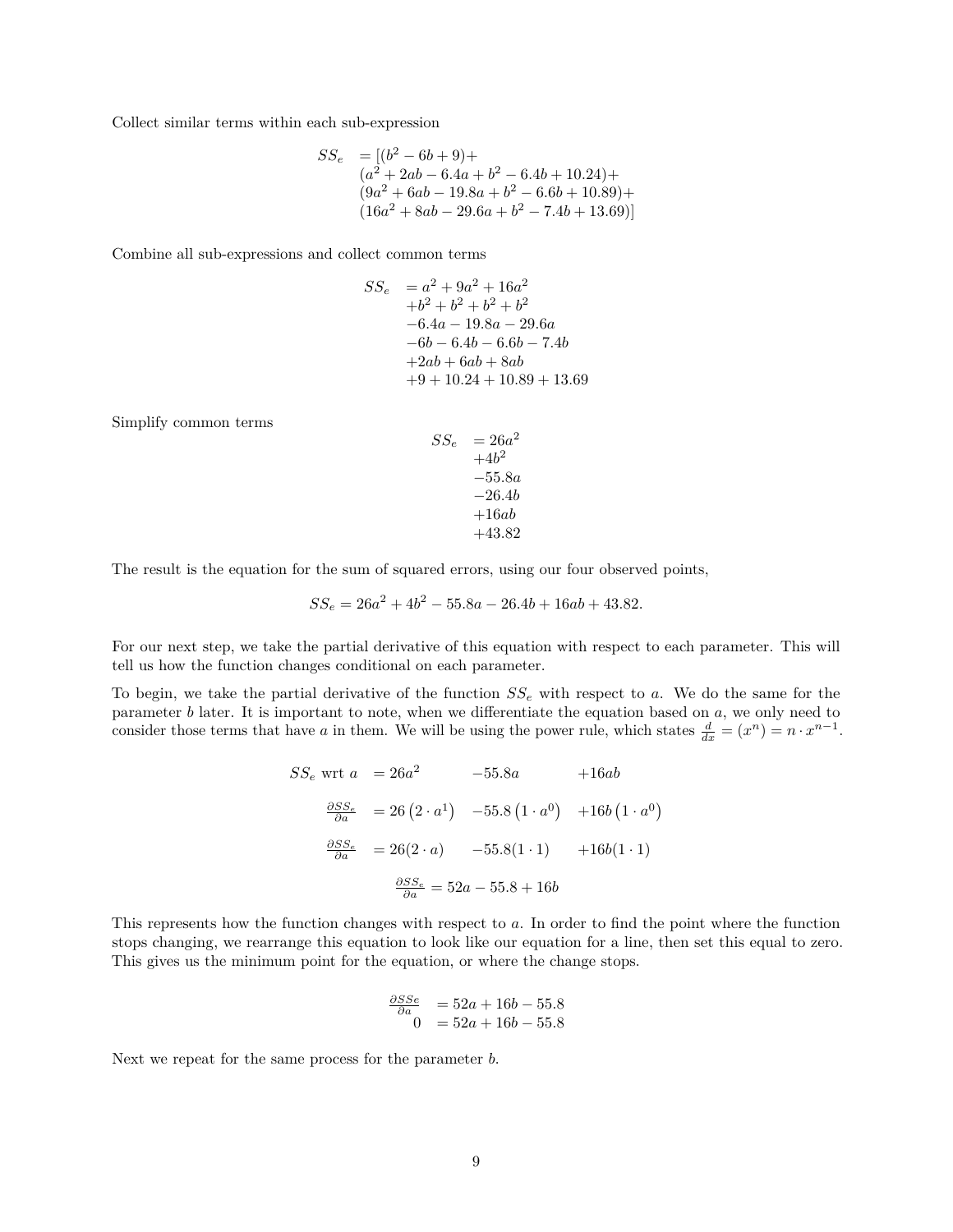$$
SS_e \text{ wrt } b = 4b^2 - 26.4b + 16ab
$$
  

$$
\frac{\frac{\partial SS_e}{\partial b}}{\frac{\partial SS_e}{\partial b}} = 8b - 26.4 + 16a
$$
  

$$
= 16a + 8b - 26.4
$$
  

$$
0 = 16a + 8b - 26.4
$$

Equation 1 (how the function changes with respect to *a*)

$$
0 = 52a + 16b - 55.8.
$$

Equation 2 (how the function changes with respect to *b*)

$$
0 = 16a + 8b - 26.4.
$$

Solve for *a* in Equation 1

$$
\frac{(55.8 - 16b)}{52} = a.
$$

Plug *a* into Equation 2 and solve for *b*

$$
0 = 16 \cdot \left(\frac{(55.8 - 16b)}{52}\right) + 8b - 26.4
$$
  

$$
0 = 16 \cdot \frac{55.8}{52} - 16 \cdot \frac{16b}{52} + 8b - 26.4
$$

move all of the *b* terms to one side of the equation

$$
26.4 - 16 \cdot \frac{55.8}{52} = -16 \cdot \frac{16b}{52} + \frac{416b}{52}
$$
  
\n
$$
9.23077 = \frac{160b}{52}
$$
  
\n
$$
9.23077 \cdot 52 = 160b
$$
  
\n
$$
480 = 160b
$$
  
\n
$$
\frac{480}{160} = b
$$

the intercept estimate  $3 = b.$ 

Plug *b* into our equation for *a* from above

$$
\frac{\frac{(55.8-16\cdot3)}{52}}{\frac{(55.8-48)}{52}} = a
$$
\n
$$
\frac{7.8}{52} = a
$$
\n
$$
0.15 = a
$$

Based on our analytic solution  $a = 0.15$  and  $b = 3$ .

So, the best fitting line is

$$
y = 0.15x + 3
$$

Written in the traditional regression form, we have

$$
\hat{y} = 3 + 0.15x.
$$

Let's confirm our findings using the *lm()* function from R.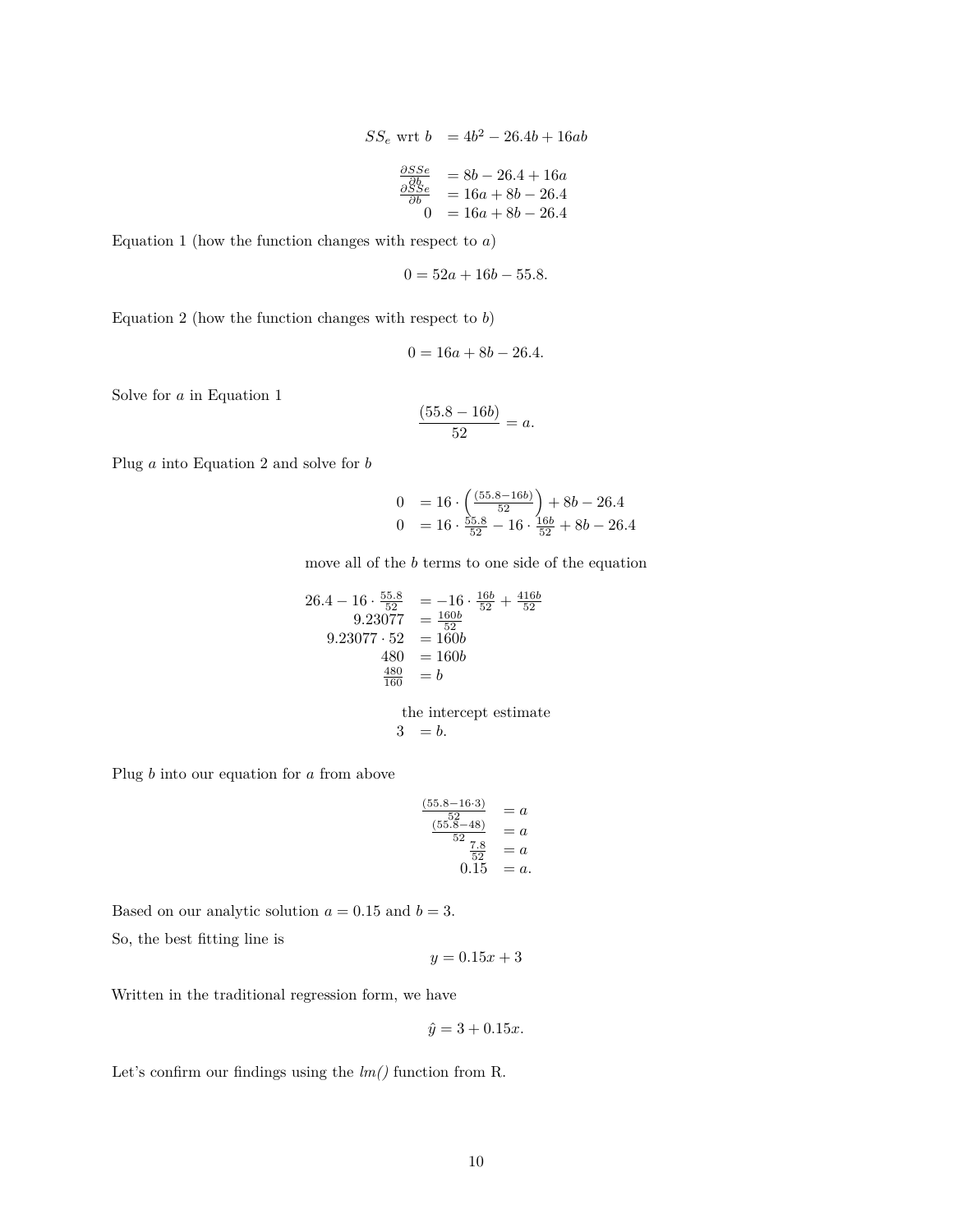```
# our totally made up data
MomEd = c(0, 1, 3, 4)HSGPA = c(3.0, 3.2, 3.3, 3.7)
# fit a linear model
coef(lm(HSGPA ~ MomEd)->lm0)
```

```
(Intercept) MomEd
    3.00 0.15
```
## **Using numerical optimization**

Another method to get the parameters estimates involves defining the loss function and minimizing it using an optimization routine. This is exactly what was done above in the univariate example. Our loss function of choice is the *minimum sum of squares* which compares our predictions to the observed. Let's specify the loss function for this model.

```
# sum of squares function
SS_min = function(data,par){
  b0=par[1]
  b1=par[2]
  loss = with(data, sum((b0+b1*x - y)^2))return(loss)
}
# data on mom's ed and HS GPA from above
dat=data.frame(x=MomEd,y=HSGPA)
# min resid sum of squares
res1a = optim(par=c(.5,.5), SS=min, data=dat)# direct comparison
print(kable(cbind('lm()'=coef(lm0),'SS_min'=res1a$par),digits=4))
```

|             | $\rm{lm}()$ | SS min |
|-------------|-------------|--------|
| (Intercept) | 3.00        | 3.0002 |
| MomEd       | 0.15        | 0.1500 |

With this loss function we can minimize any data that we believe follow a bivariate linear model. Below is another example with simulated data.

First, we will simulate some bivariate data.

```
# slope effect
b1 = .85# simulated data
x = 1:60dat = data.frame(x=x,y=(x*b1)+rnorm(60))
# from the lm() function
lm1 = lm(y-x, data=dat)lm1
```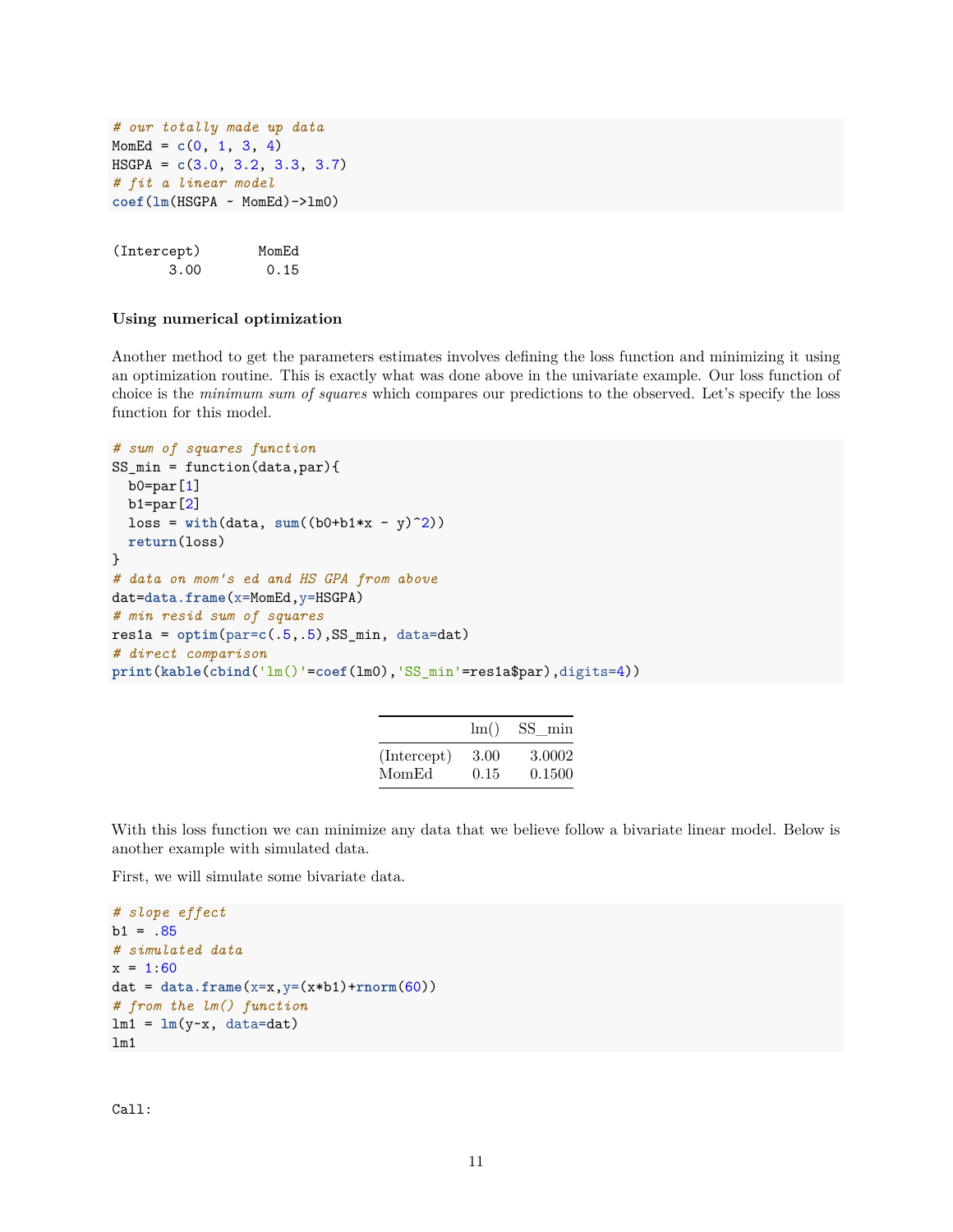```
lm(formula = y \sim x, data = dat)Coefficients:
(Intercept) x
    0.1099 0.8475
```
Now that we have an idea of what we are looking for, we can see how *optim()* compares.

```
# different start values
res1 = optim(par=c(.01,1),SS_min, data=dat)
res1$par
```
## [1] 0.1103062 0.8474895

How did we do compared to the *lm()* function? To visualize we can plot the data and superimpose the regression line over the top.

```
op=par(mfrow=c(1,2),mar=c(3,3,3,1),pty='s')
# scatterplot
with(dat,plot(x,y,col='grey60',main='lm() results'))
# regression line from lm()
abline(lm1,lwd=2)
with(dat,plot(x,y,col='grey60',main='optim() results'))
# from the Min SS
abline(res1$par[1],res1$par[2],col='red',lty=1,lwd=2)
```
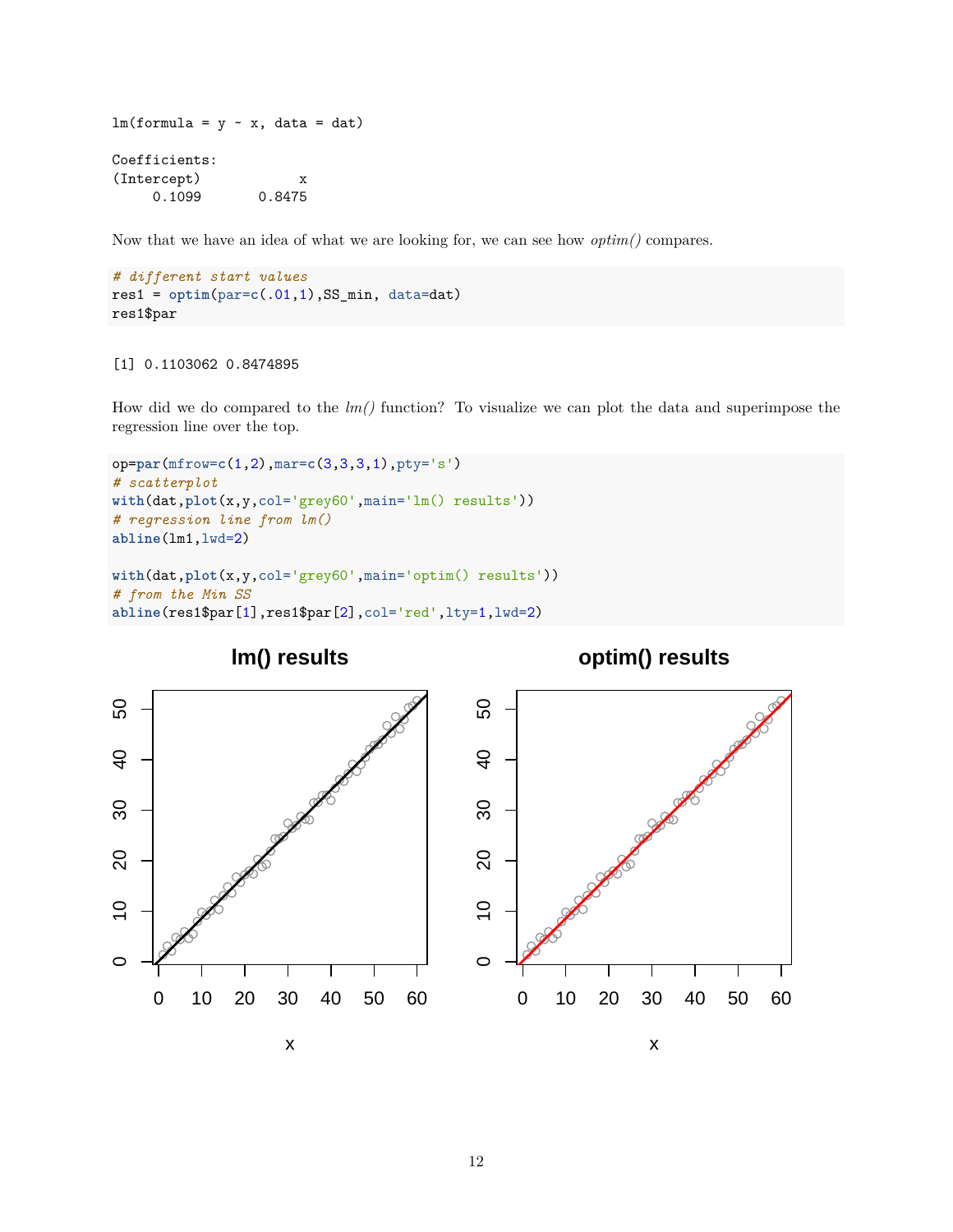**par**(op)

Not bad at all.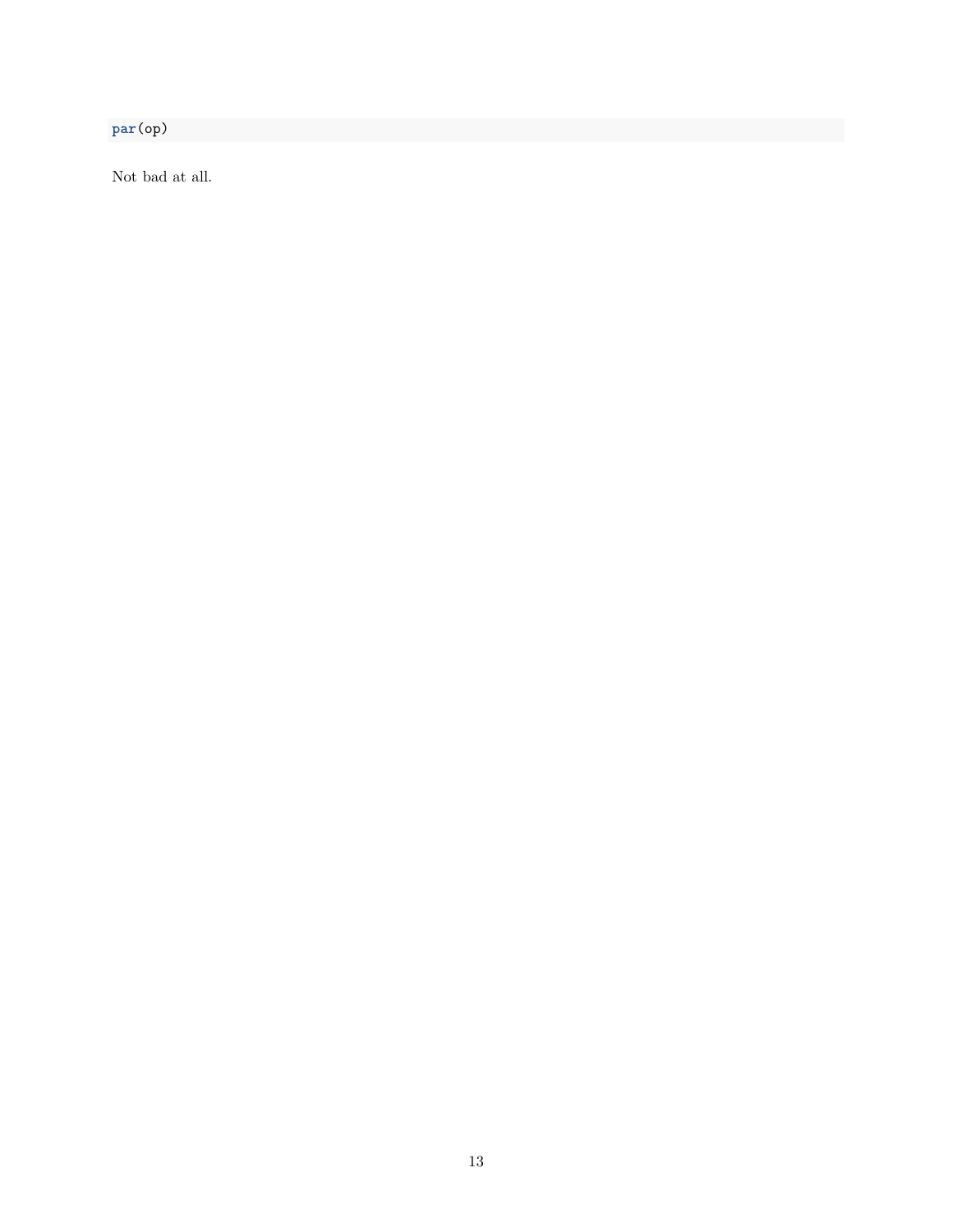## **Multivariable approach — Multiple Linear Regression**

Below we see how the same approach can be used with multiple variables. Here however we are not dealing with a multivariate model, rather a multi-variable model. This is a simple multiple linear regression.

To begin we simulate some data with known values.

```
#============================================================================#
# adapted from:
# http://www.mail-archive.com/r-sig-teaching@r-project.org/msg00066.html
#============================================================================#
sim_regression_data <- function(betas, means=0, stdvs=1, n=1000, rsqr=.8){
  #number of predictors
    nvar <- length(betas);
    #are means specified
    if(length(means) != nvar){
        means <- rep(0,nvar);
    }
    #are standard devs specified
    if(length(stdvs) != nvar){
        stdvs <- rep(1,nvar);
    }
    #random data setup based on supplied means and standard devs
    xs <- matrix(NA,nrow=n,ncol=nvar);
    for(i in 1:nvar){
        xs[,i] <- rnorm(n,mean=means[i],sd=stdvs[i]);
    }
    #random data scaled by beta weights
    yhat \leq - xs \frac{9}{8}*% betas
    #sum of square residuals
    ssr \leq sum((yhat - mean(yhat))<sup>2</sup>);
    #name things
    xscols <- c(paste('x',1:nvar,sep=''));
    colnames(xs) <- xscols;
    xs <- as.data.frame(xs);
    #error time
    err <- rnorm(n);
    lm_err <- lm(as.formula(paste("err ~ ",paste("xs",xscols,sep="$",collapse=" + "))));
    err <- resid(lm_err);
    #a little magic to get the r-square we want
    numr \leq -1 - rsqr;
    err <- err * sqrt(numr/rsqr * ssr/(sum(err^2)));
    #add this to yhat to get observed y
    y \leftarrow yhat + err;
    #package it all up and ship it!
    data.df <- as.data.frame(cbind(y,xs));
    names(data.df) <- c('y',xscols);
    return(data.df);
}
# Example with known values
betas <- c(.6, .8, .9, .65);
means <- c(100, 35, 10, 150);
stdvs <- c(15, 12, 5, 22);
simdat <- sim_regression_data(betas, means, stdvs, n=120, rsqr=.75);
```